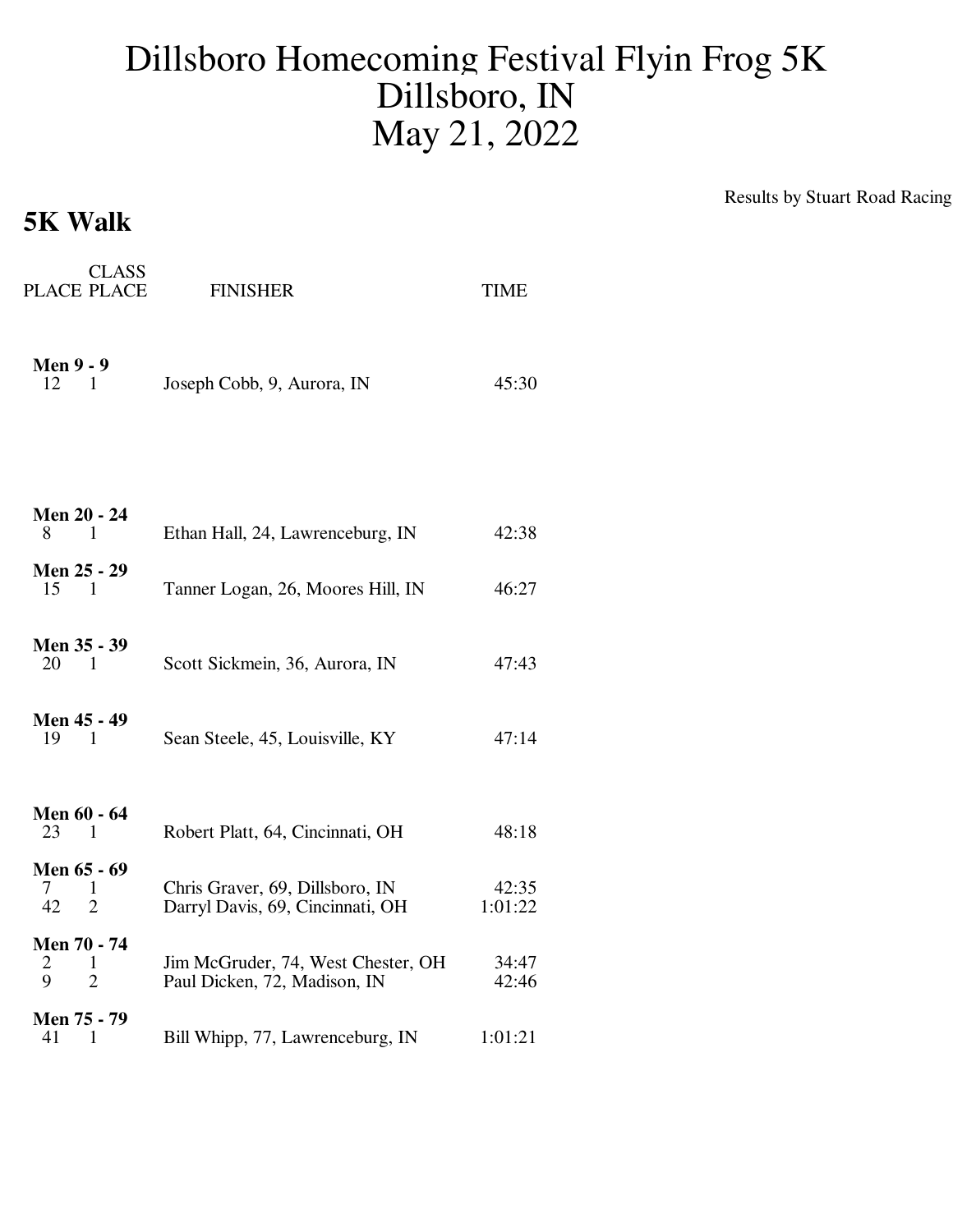## PLACE CLASS FINISHER TIME

| <b>Women 17 - 19</b><br>14<br>1                                                                                                                                | Chayne Conly, 19, Moores Hill, IN                                                                                                                                                                                                                             | 46:26                                                       |
|----------------------------------------------------------------------------------------------------------------------------------------------------------------|---------------------------------------------------------------------------------------------------------------------------------------------------------------------------------------------------------------------------------------------------------------|-------------------------------------------------------------|
| <b>Women 20 - 24</b><br>16<br>1                                                                                                                                | Kenzie Logan, 24, Moores Hill, IN                                                                                                                                                                                                                             | 46:28                                                       |
| <b>Women 25 - 29</b><br>32<br>$\mathbf{1}$                                                                                                                     | Kayla Lovins, 28, Harrison, OH                                                                                                                                                                                                                                | 51:21                                                       |
| <b>Women 30 - 34</b><br>13<br>$\mathbf{1}$<br>$\overline{2}$<br>21                                                                                             | Cassidy Cobb, 32, Cleves, OH<br>Elli Lange, 32, Rising Sun, IN                                                                                                                                                                                                | 46:20<br>48:09                                              |
| <b>Women 35 - 39</b><br>1<br>$\mathbf{1}$<br>$\overline{4}$<br>$\overline{c}$<br>$\mathfrak{Z}$<br>18<br>27<br>$\overline{4}$<br>28<br>5<br>33<br>6<br>38<br>7 | Kelly Moore, 38, Milford, OH<br>Chrissy Powell, 39, Aurora, IN<br>Jennifer Steele, 38, Louisville, KY<br>Laura Walston, 38, Dillsboro, IN<br>Rachel Jones, 39, Dillsboro, IN<br>Amber Sitterding, 38, Batesville, IN<br>Jennifer Warren, 39, Lawrenceburg, IN | 34:04<br>41:07<br>47:13<br>48:42<br>48:43<br>51:21<br>56:30 |
| <b>Women 40 - 44</b><br>30<br>1<br>36<br>$\overline{c}$<br>3<br>37                                                                                             | Dana Graver, 41, Aurora, IN<br>Jessica Seitz, 43, Dillsboro, IN<br>Amy Bulach, 42, Sunman, IN                                                                                                                                                                 | 49:52<br>55:42<br>56:29                                     |
| <b>Women 45 - 49</b><br>3 <sup>1</sup><br>$\mathbf{1}$<br>10<br>$\overline{c}$<br>3<br>29                                                                      | Ginger Peters, 49, Osgood, IN<br>Leigh Ann Craig, 46, Lawrenceburg, IN<br>Leslie agner, 46, Lawrenceburg, IN                                                                                                                                                  | 38:14<br>43:38<br>49:51                                     |
| <b>Women 50 - 54</b><br>5 <sup>5</sup><br>1<br>$\overline{c}$<br>11<br>35<br>3<br>43<br>$\overline{4}$                                                         | Debbie Seymour, 51, Dillsboro, IN<br>Tricia Johnson, 50, Osgood, IN<br>Angie Rodriguez, 53, Bennington, IN<br>Jennifer Wilk, 50, Aurora, IN                                                                                                                   | 41:13<br>44:23<br>55:42<br>1:01:35                          |
| <b>Women 55 - 59</b><br>39<br>1                                                                                                                                | Alison Rogers, 55, Lawrenceburg, IN                                                                                                                                                                                                                           | 58:30                                                       |
| <b>Women 60 - 64</b><br>6<br>1<br>22<br>$\overline{2}$                                                                                                         | Pam Kitchell, 61, Dillsboro, IN<br>Patti Smith, 63, Dillsboro, IN                                                                                                                                                                                             | 41:58<br>48:09                                              |
| <b>Women 65 - 69</b><br>17<br>1<br>26<br>$\overline{c}$<br>3<br>40                                                                                             | Nora Hill, 68, Dillsboro, IN<br>Thelma Wingate, 68, Dillsboro, IN<br>Jascia Robinson, 68, Dillsboro, IN                                                                                                                                                       | 47:01<br>48:42<br>58:32                                     |
| <b>Women 70 - 74</b><br>24<br>1<br>25<br>$\overline{2}$                                                                                                        | Beth Duff, 72, Cincinnati, OH<br>Lynn Corson, 72, Cincinnati, OH                                                                                                                                                                                              | 48:22<br>48:22                                              |